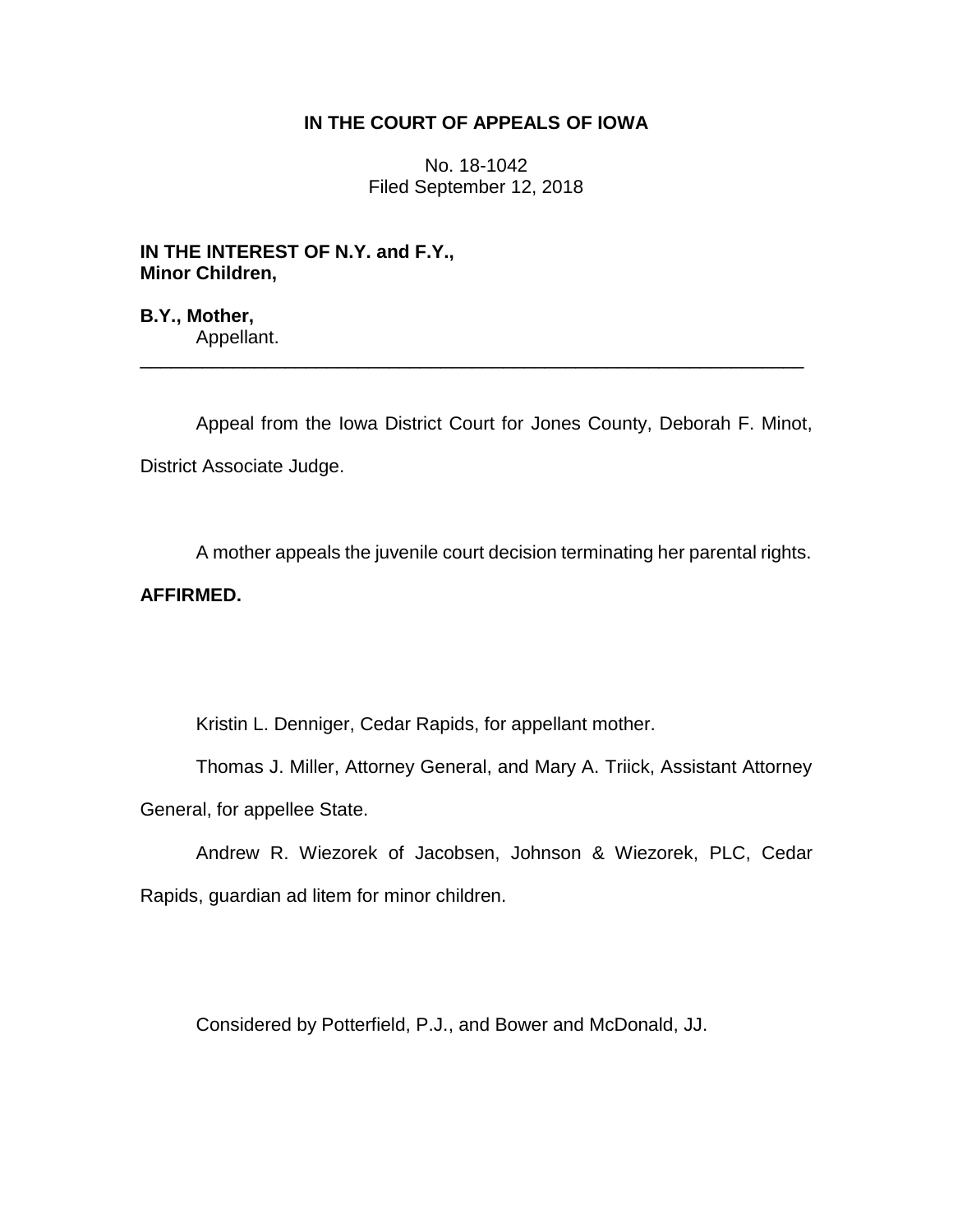#### **BOWER, Judge.**

 $\overline{a}$ 

A mother appeals the juvenile court decision terminating her parental rights. We find there is clear and convincing evidence in the record to support termination of the mother's parental rights, termination of her rights is in the children's best interests, and the mother has not met her burden to establish an exception to termination should be applied. We affirm the decision of the juvenile court.

## **I. Background Facts & Proceedings**

B.Y., mother, and F.Y., father, are the parents of N.Y., born in 2015, and F.Y., born in 2017. The family came to the attention of the Iowa Department of Human Services (DHS) due to extensive domestic violence in the home. On April 28, 2017, N.Y. was adjudicated to be a child in need of assistance (CINA), pursuant to Iowa Code section 232.2(6)(c)(2) (2017). The juvenile court also entered an order prohibiting the father from having contact with the child.<sup>1</sup>

N.Y. was removed from the parents' care on May 31, based on the court's finding, "removal of the child from the home is necessary to avoid imminent danger to the child's life or health, due to the child's mother having contact with the father and allowing the father to have contact with the child in violation of no contact orders." N.Y. was placed with the maternal grandfather.

In July and August, while she was pregnant with F.Y., the mother tested positive for methamphetamine. After F.Y. was born, a no-contact order was entered prohibiting the father from having contact with the child. F.Y. was adjudicated CINA on January 19, 2018. F.Y. remained in the mother's care.

<sup>&</sup>lt;sup>1</sup> Additionally, there was a no-contact order in a pending criminal action prohibiting the father from having contact with the mother.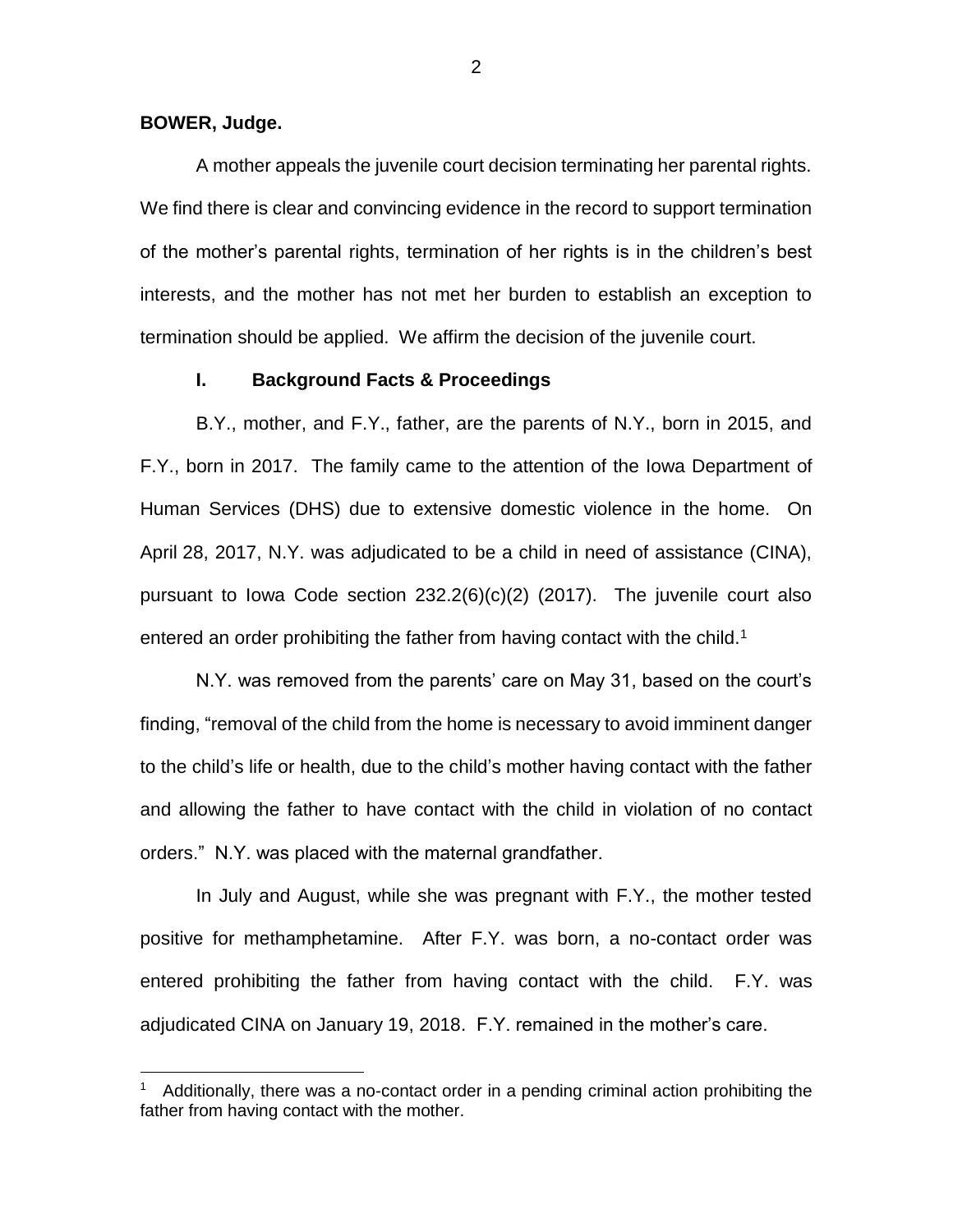The mother made progress with services and on February 26, the juvenile court permitted her to have a trial home placement with N.Y. where he was living with the maternal grandfather. Within a few days, however, the mother and father surreptitiously left the state with the children. They were picked up in Kansas by law enforcement officials. The mother told officers she willingly left with the father. The children were removed from the parents' care, and placed in sequestered foster care. The parents' visitation was suspended. Both parents were found to be in contempt of the no-contact orders and were sent to jail. Additionally, both parents were charged with child endangerment.<sup>2</sup>

On April 10, the State filed a petition to terminate the parents' rights. At the termination hearing, the mother and father testified they had been in violation of the no-contact orders throughout most of the CINA case. The mother also testified she told social workers she had been complying with services for domestic abuse and therapy, but did not actually attend those services. The mother was in jail at the time of the hearing and stated she expected to be released in June 2018. The father testified he expected to be released in six to eight months.

The juvenile court terminated the mother's parental rights to N.Y. under section 232.116(1)(d), (h), and (i) (2018) and to F.Y. under section 232.116(1)(d) and  $(i)$ .<sup>3</sup> The court found termination of the mother's parental rights was in the children's best interests, noting "[s]he has little to no insight into the effect her decisions have had upon herself, much less her children." The court declined to

 $\overline{a}$ 

<sup>2</sup> In addition, the father's probation was revoked and he was sentenced to prison for seven years.

<sup>3</sup> The father's parental rights were also terminated. At the hearing, he conceded his rights should be terminated and he did not appeal.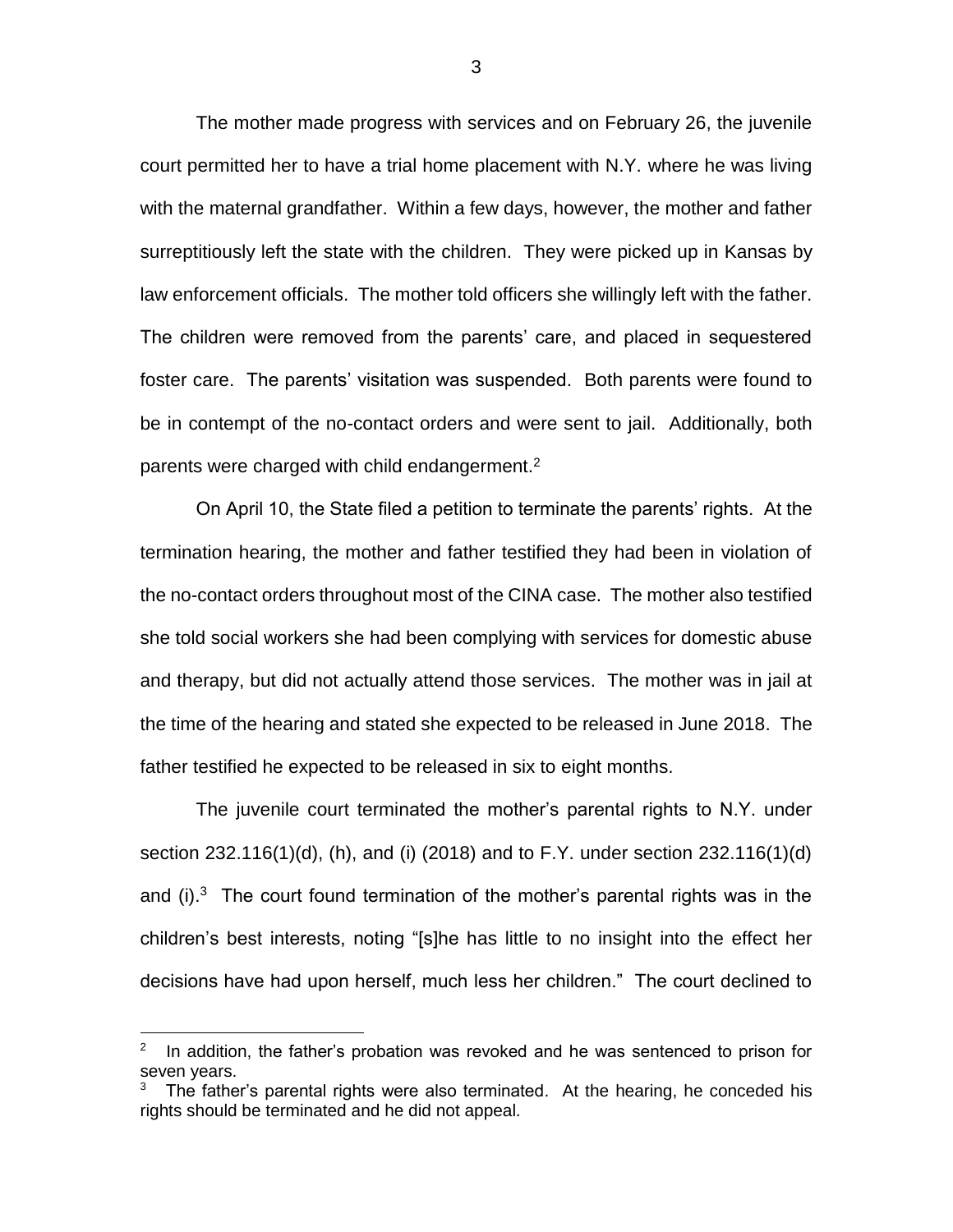apply the exception to termination found in section 232.116(3)(c), finding termination would not be detrimental to the children based on the closeness of the parent–child relationship. The mother appeals the juvenile court's decision.

### **II. Standard of Review**

The scope of review in termination cases is de novo. *In re D.W*., 791 N.W.2d 703, 706 (Iowa 2010). Clear and convincing evidence is needed to establish the grounds for termination. *In re J.E*., 723 N.W.2d 793, 798 (Iowa 2006). Where there is clear and convincing evidence, there is no serious or substantial doubt about the correctness of the conclusion drawn from the evidence. *In re D.D*., 653 N.W.2d 359, 361 (Iowa 2002). The paramount concern in termination proceedings is the best interests of the children. *In re L.L*., 459 N.W.2d 489, 493 (Iowa 1990).

#### **III. Sufficiency of the Evidence**

The mother claims there is not sufficient evidence in the record to support termination of her parental rights. She contests termination under section 232.116(1)(d), (h), and (*l*). The mother's rights, however, were not terminated under section 232.116(1)(*l*). Her rights were terminated under section 232.116(1)(d), (h), and (i). She has not raised an argument contesting the termination under section 232.116(1)(i), and therefore, has waived this issue on appeal. *See* Iowa R. App. P. 6.903(2)(g). "When the juvenile court terminates parental rights on more than one statutory ground, we may affirm the juvenile court's order on any ground we find supported by the record." *In re A.B.*, 815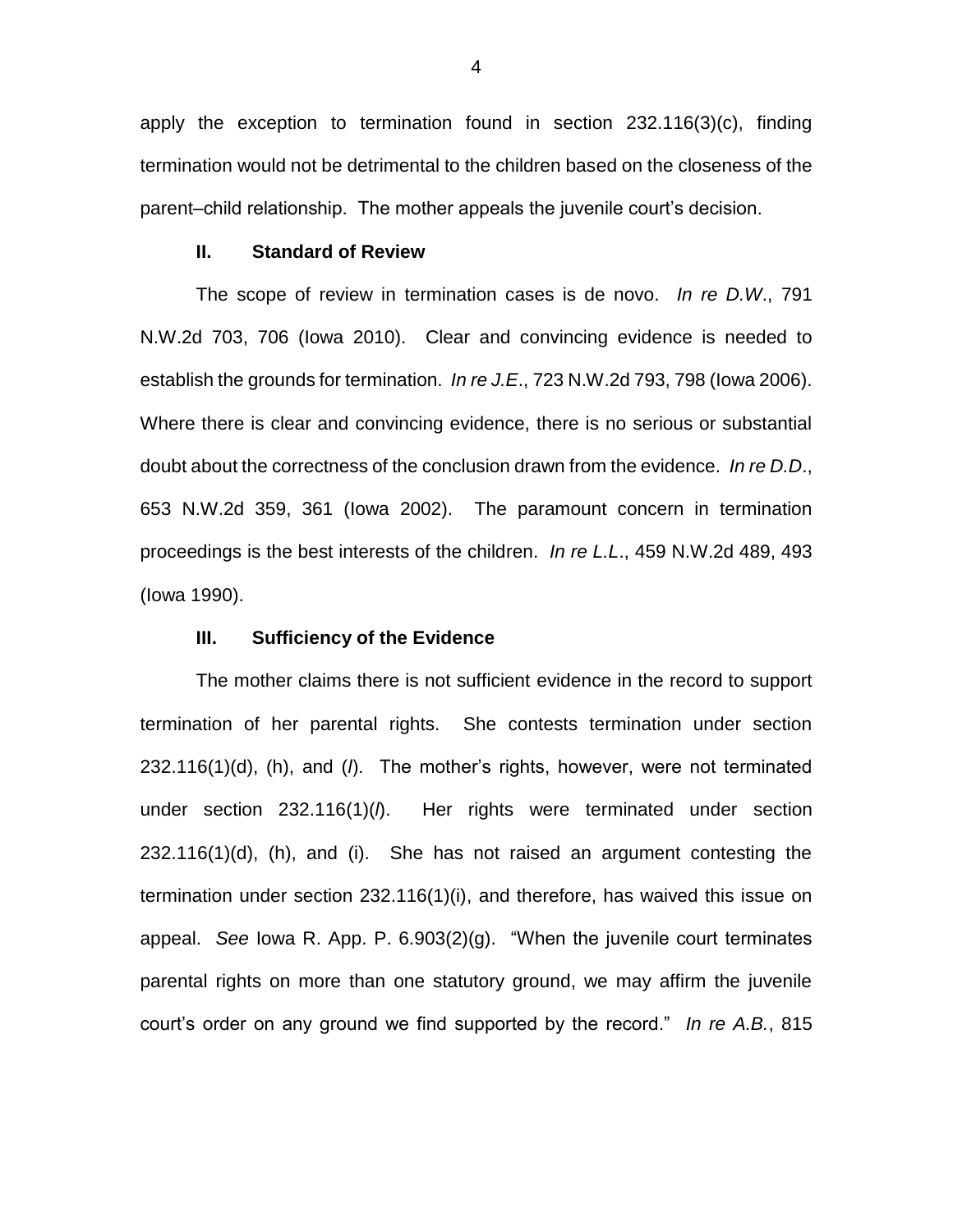N.W.2d 764, 774 (Iowa 2012). We affirm the termination of the mother's parental rights under section  $232.116(1)(i).<sup>4</sup>$ 

### **IV. Best Interests**

 $\overline{a}$ 

The mother claims termination of her parental rights is not in the children's best interests. She states she has good parenting skills and the only problem was the continuing presence of the father. She states now that the father is in prison, she has the ability to safely parent the children.

"Even after we have determined that statutory grounds for termination exist, we must still determine whether termination is in the children's best interests." *A.B.*, 815 N.W.2d at 776. We "give primary consideration to the child's safety, to the best placement for furthering the long-term nurturing and growth of the child, and to the physical, mental, and emotional condition and needs of the child." Iowa Code § 232.116(2); *see also In re P.L.*, 778 N.W.2d 33, 39 (Iowa 2010).

Throughout these proceedings the mother continually placed her relationship with the father above the safety of the children. The father was very violent and had a long history of domestic abuse involving the mother. Rather than comply with the no-contact orders or utilize her safety plan, she allowed the father

<sup>4</sup> Section 232.116(1)(i) provides for termination of parental rights in the following circumstances:

<sup>(1)</sup> The child meets the definition of child in need of assistance based on a finding of physical or sexual abuse or neglect as a result of the acts or omissions of one or both parents.

<sup>(2)</sup> There is clear and convincing evidence that the abuse or neglect posed a significant risk to the life of the child or constituted imminent danger to the child.

<sup>(3)</sup> There is clear and convincing evidence that the offer or receipt of services would not correct the conditions which led to the abuse or neglect of the child within a reasonable period of time.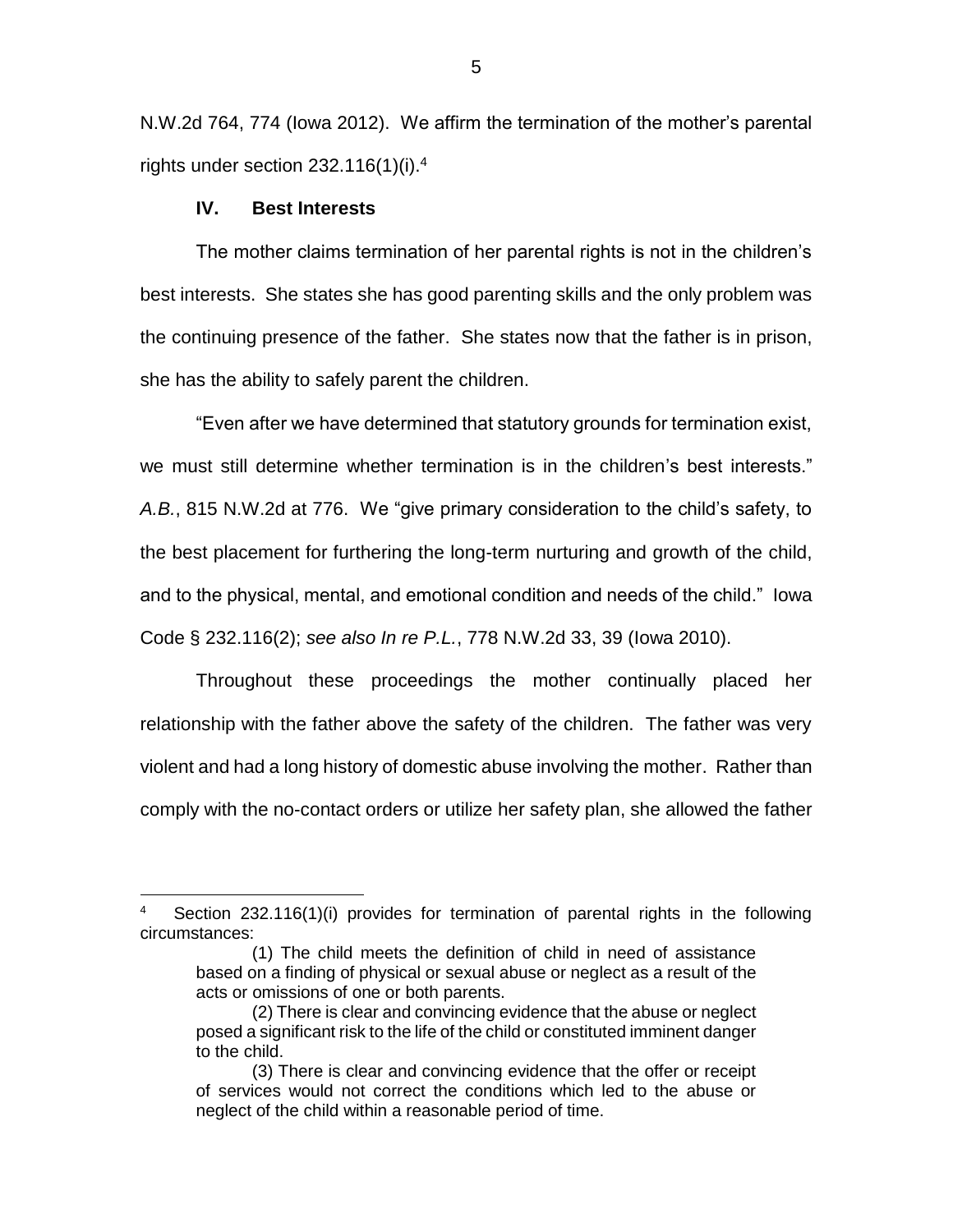to have contact with the children. At times, the mother would ask for the no-contact orders to be dismissed, stating she wanted the children to have a relationship with the father. At the termination hearing, she testified, "All I know is when I do what [F.Y.] wants me to, my kids are safe." We agree with the juvenile court's statement the mother "has repeatedly placed [the children] in imminent danger due to her violent, dependent, and unhealthy relationship with [F.Y.] and has acted in wanton and willful disregard of the children's safety." We conclude termination of the mother's parental rights is in the children's best interests.

### **V. Exception**

The mother claims the juvenile court should refrain from terminating her parental rights due to the closeness of the parent–child relationship, citing section 232.116(3)(c). The exceptions to termination in section 232.116(3) are permissive, not mandatory. *In re A.S.*, 906 N.W.2d 467, 475 (Iowa 2018). "We may use our discretion, 'based on the unique circumstances of each case and the best interests of the child, whether to apply the factors in this section to save the parent–child relationship.'" *Id.* (citation omitted). The Iowa Supreme Court has stated, "[O]nce the State has proven a ground for termination, the parent resisting termination bears the burden to establish an exception to termination." *Id.* at 476.

We determine the mother has not met her burden to establish the exception in section 232.116(3)(c) applies for the court to decline to terminate her parental rights based on the closeness of the parent–child relationship. As the juvenile court noted, "severing the mother–child relationships will not be more detrimental than the emotional distress already visited upon these children by their mother."